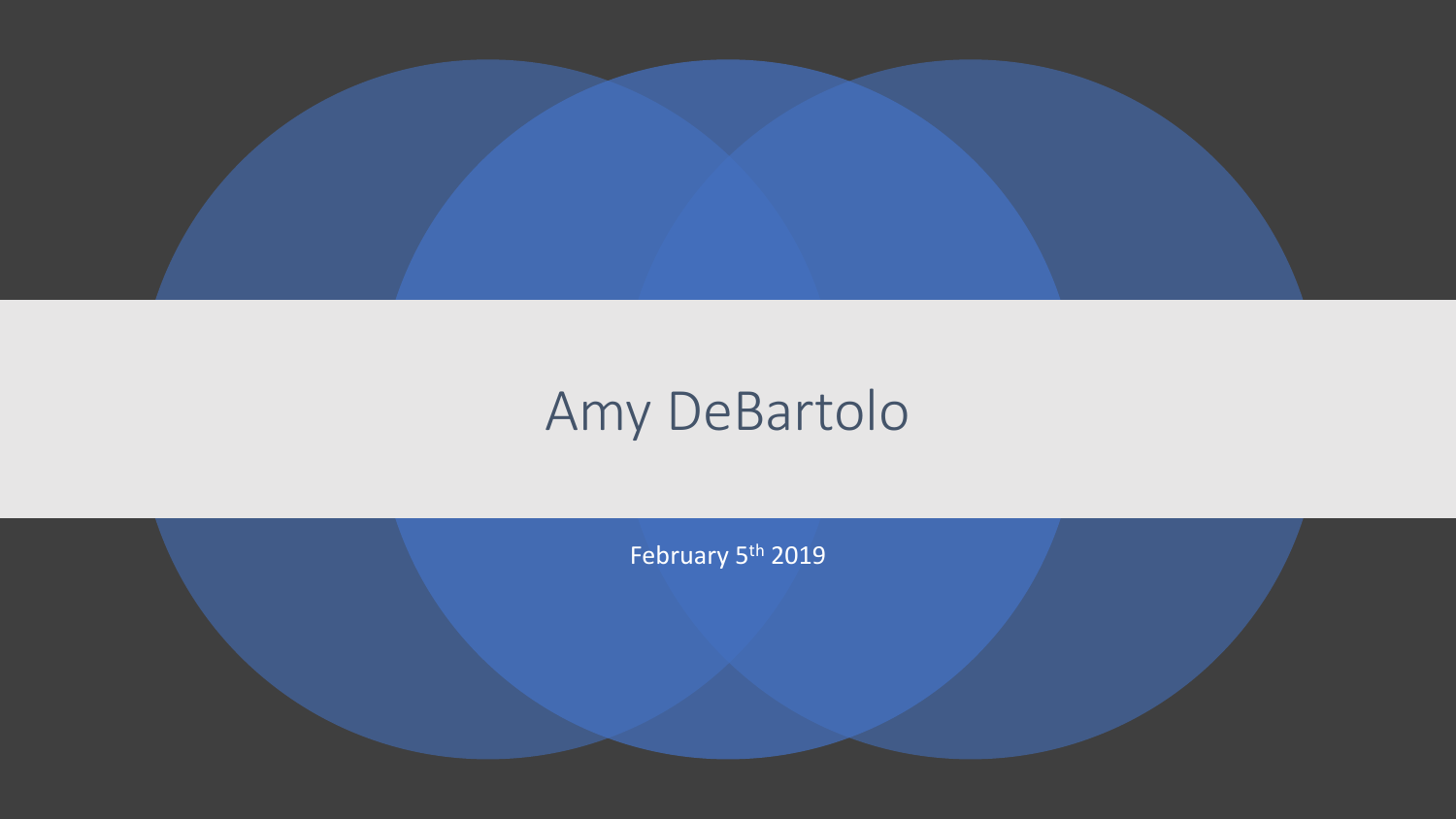# Business History

- The Basket Company
- [www.baskethq.com](http://www.baskethq.com/)
- 10+ years in business
- Existing business
- Wholesale
- Minimal Hours/Resources
- Financially Stable
- Low Overhead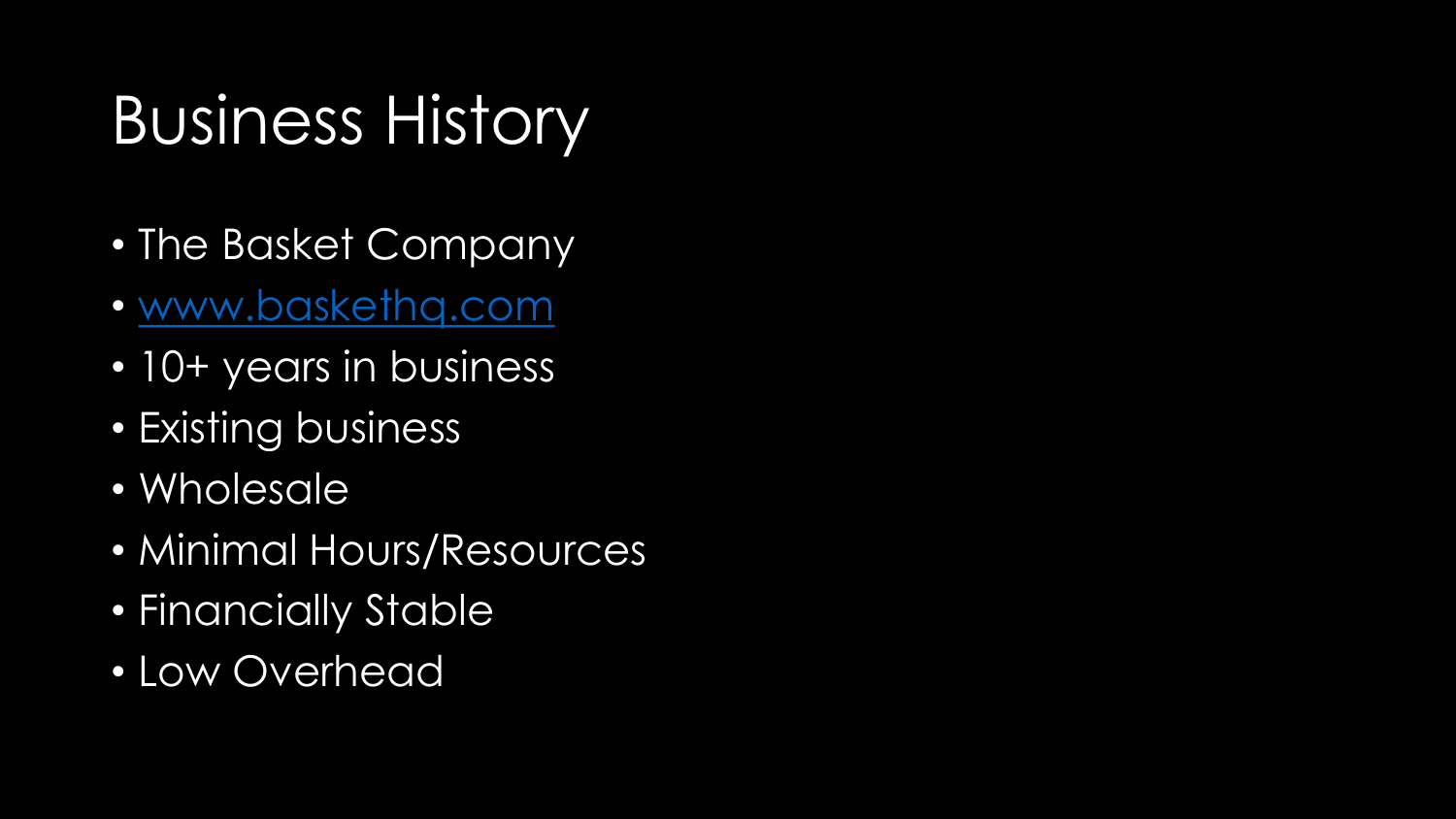# Business History Cont.

- Powder Coating Alternatives
- www.powdercoatingnh.com
- 1 + year in business
- Existing business
- Service Based Company
- Local and Corporate Client Accounts
- Higher Overhead
- Higher Growth Potential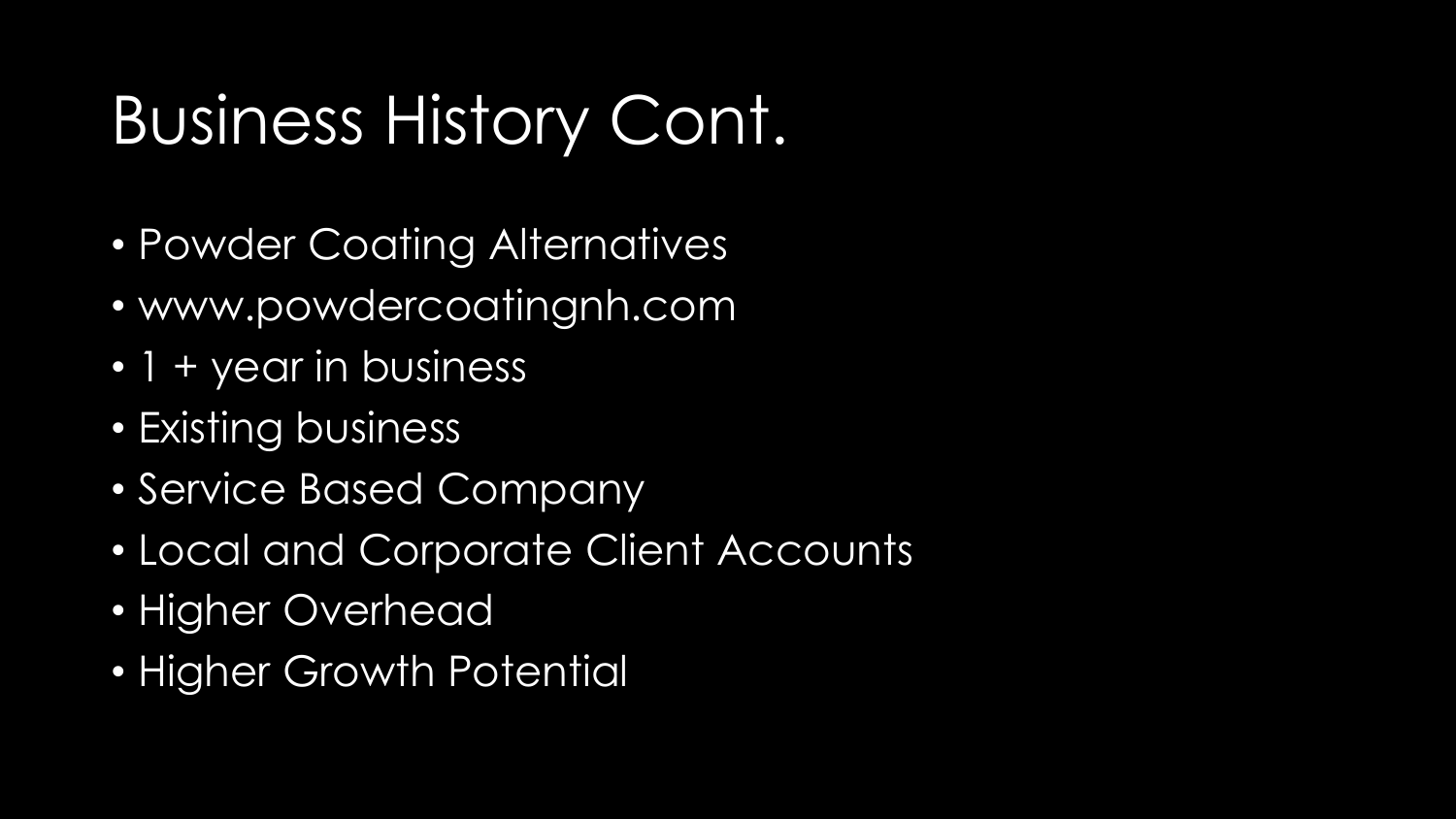# What to Look For When Investing

- 1. Initial Investment Never invest money you don't have!
- 2. Potential Growth
- 3. Local/Regional Competition
- 4. Business Reputation
- 5. Learning Curve
- 6. Client Base
- 7. Diversification